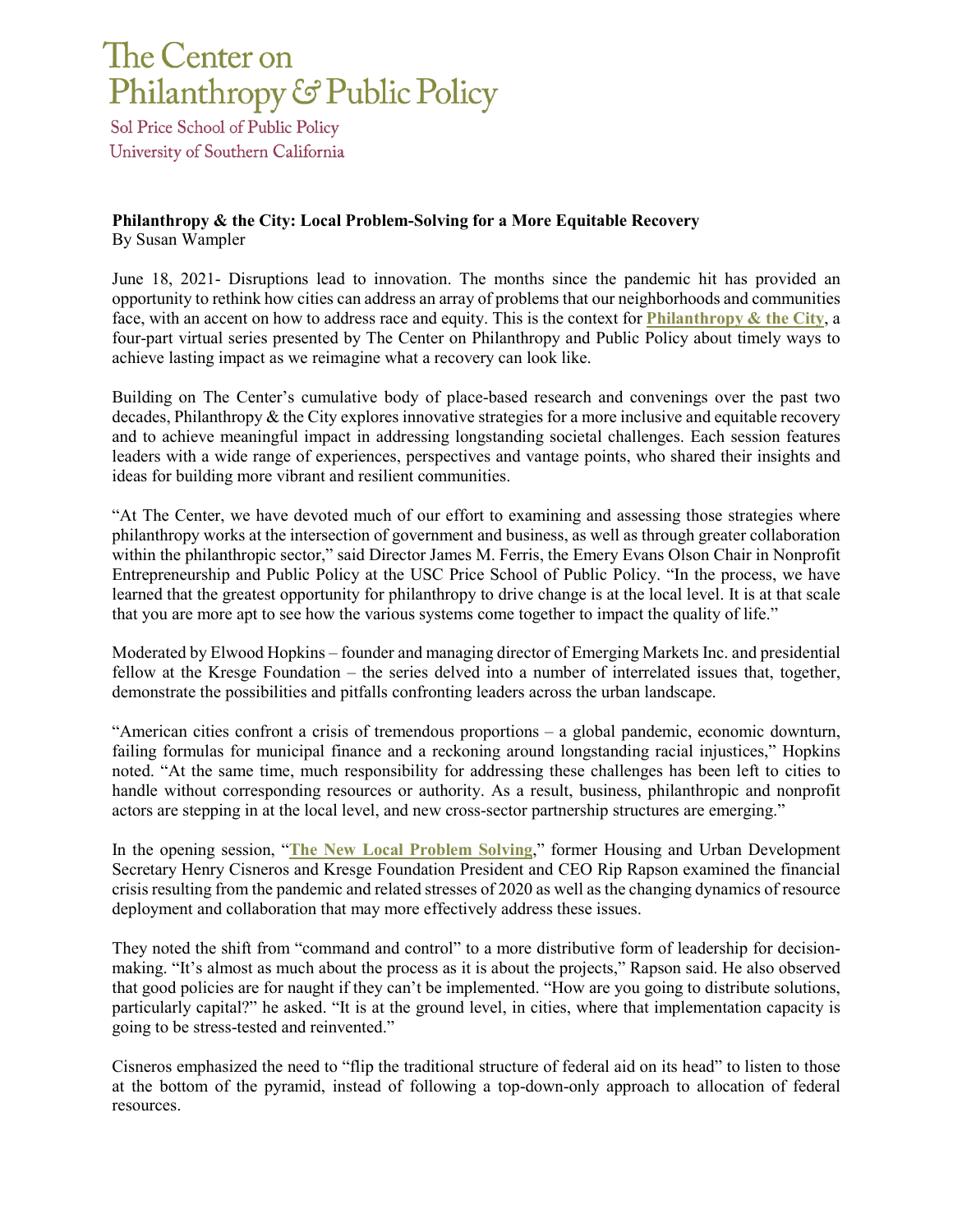The second installment, "**[Community Foundations as Local Anchors](https://cppp.usc.edu/forums-roundtables/philanthropy-and-the-city-2021/community-foundations-as-local-anchors/)**," highlighted the unique role community foundations play in translating their deep knowledge of place into informed action. San Francisco Foundation President and CEO Fred Blackwell, Chicago Community Trust President and CEO Dr. Helene D. Gayle, and California Community Foundation President and CEO Antonia Hernández discussed local savvy that give community foundations the flexibility and tools to innovate.

They emphasized the necessity of bringing people together – from the diverse community members they serve to the donors they attract. Leveraging resources is equally crucial. "We're really fooling ourselves if we think we can tackle the issues we're trying to address and be responsive to without engaging the public sector," Blackwell said.

Gayle observed a changing mindset in foundation leadership. "In general, community foundations are moving from measuring themselves by size to measuring themselves by impact," she said. Part of achieving that impact, according to the panel, is assembling people with experience beyond philanthropy. For example, "I hire community organizers," Hernández said, "people who are as comfortable in an alley as they are in a boardroom."

"**[The Next Generation of Place-Based Philanthropy](https://cppp.usc.edu/forums-roundtables/philanthropy-and-the-city-2021/the-next-generation-of-place-based-philanthropy/)**" then took center stage with Ballmer Group President of Philanthropy Terri Ludwig, California Endowment President and CEO Dr. Robert K. Ross, and Blue Meridian Partners CIO and Impact Officer Jim Shelton. They noted that systems change occurs at the local level, and discussed how the COVID-19 pandemic unmasked inequality in the health system, public education, economic inclusion, housing and much more.

If we've learned a lesson from the past year, Ross said, "it is how profoundly rampant structural and racial inequality is across the nation. It's been human made – and it can be unmade."

Scalability and adaptability are essential, according to the panel. A solution for one community "can't just be plopped into another," Shelton said. "It needs to be shaped," and, he added, the community members "need to be the ones to tell you how to do that."

Appropriately, given the topic, the speakers agreed that the dynamism and social consciousness of youth are the keys to lasting change. In addition to a passion for issues such as racial equity, Ludwig said young people share "a real desire to change the world on a bigger scale."

The series' concluding installment, "**[Corporations, Philanthropy & Inclusive Markets,](https://cppp.usc.edu/forums-roundtables/philanthropy-and-the-city-2021/corporations-philanthropy-and-inclusive-markets/)**" assessed the potential of market-oriented strategies and business leadership for driving an equitable recovery. Featured speakers were Lata N. Reddy – Senior Vice President of Inclusive Solutions for Prudential Financial Inc. and Chair of the Prudential Foundation – and Shamina Singh, Executive Vice President, Corporate Sustainability, Mastercard, and President of the Mastercard Center for Inclusive Growth.

Lata Reddy and Shamina Singh shared a conviction that corporate social responsibility should not be compartmentalized from lines of business, but rather serve as a leading edge for growing new markets in low-income communities and an investment in the societal context in which business takes place. "You know that these societal issues are going to intersect with your business, so it's critical to be engaged" in resolving them, Reddy said. Singh challenged startups to embrace this understanding of social purpose as well, building it into their business plans from the start. Otherwise, she said, "you might not grow in as expansive a way as you can."

Hopkins observed that all four discussions in the Philanthropy & the City series build organically upon each other, collectively comprising a body of fresh thinking to inform national policy debates at this historic moment. "A common theme across the sessions," he noted, "is the belief that we are at point where years